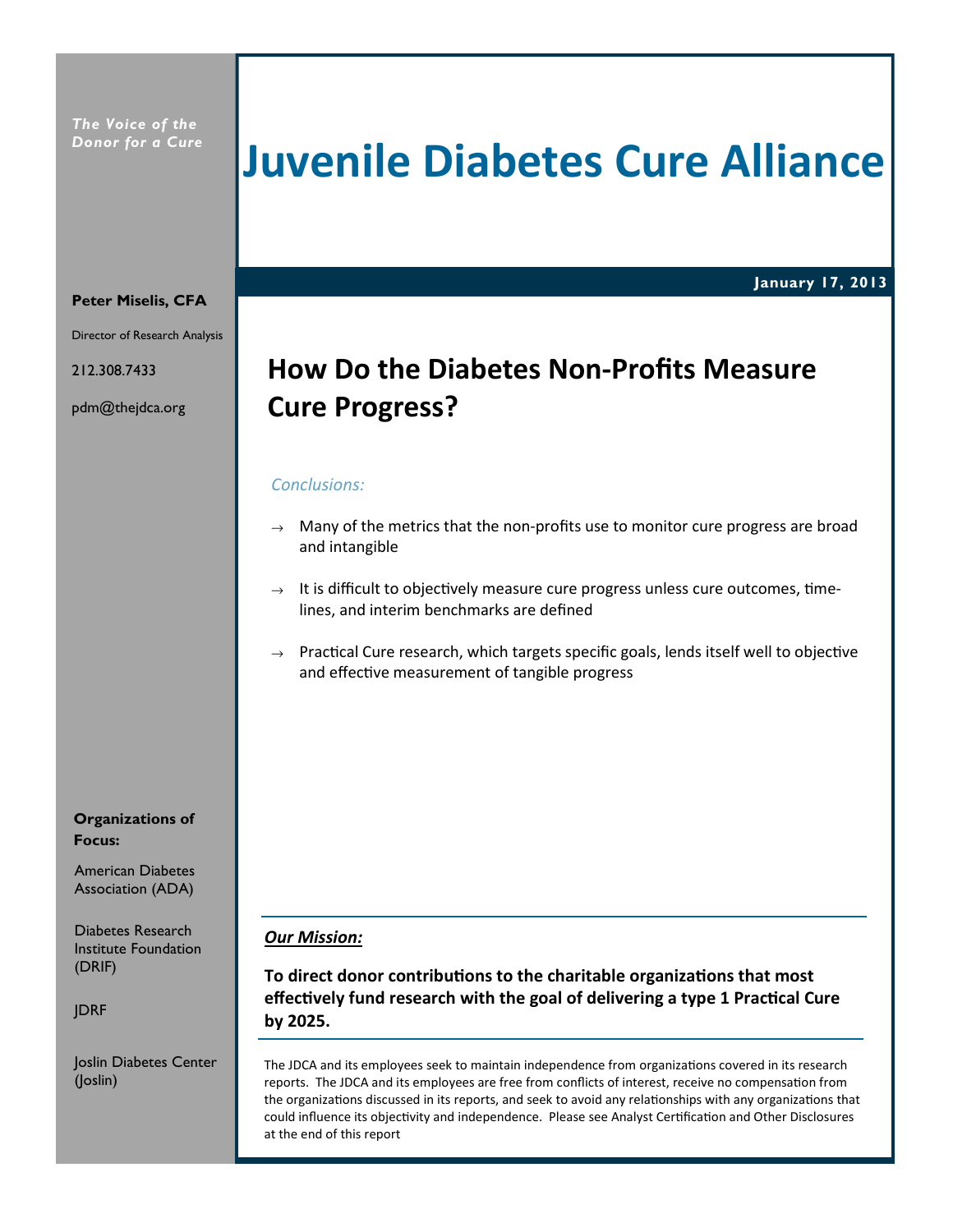This report investigates how the major diabetes non-profits measure progress towards a cure for type 1 diabetes. The JDCA interviewed mid- to senior-level representatives in research and marketing at the four major diabetes non-profits about the organizations' goals for cure development and their metrics for cure progress. We supplemented our research with information from the organizations' publications and websites.

The key learning in this report is that the non-profits measure cure progress against broad criteria rather than specific research milestones. To most readers of this report, the paradigms that the non-profits use to measure cure progress will appear abstract at best.

#### Measurements of Cure Progress

We identified three common paradigms used for measuring cure progress. The major non-profits utilize each approach to varying degrees. The three paradigms are: 1) Expanding knowledge of the disease, 2) Publishing scientific papers in peer-reviewed journals, and 3) Attracting young talent. The following paragraphs give an overview of each approach to evaluating progress toward a type 1 cure.

#### Expanding knowledge of the disease

One key metric the non-profits use is to determine how much new discovery and insight has been added to the overall body of type-1 knowledge. In this way of thinking, the first order of business is to fully understand type 1, and any new finding could potentially contribute to a cure. The more learning, the more progress made toward a cure. One often cited measure of this approach is the number of research projects currently underway. The nonprofits often cite the total number of projects that are in motion to communicate performance toward adding to the overall type 1 knowledge base. Knowledge expansion may also be measured in a purely qualitative manner based on the judgment of managers and executives.

An obvious drawback to this measurement is that it does not address the research's potential to practically advance progress toward a cure. It can also be self-perpetuating, where the more that is known about type 1, the more avenues of investigation open up to scientists. Learning everything there is to know about type 1 may eventually lead to a cure, but this approach is very unlikely to cure individuals who are now living with type 1.

#### Publishing of scientific papers in peer-reviewed journals

A related way to measure cure progress is by the number of scientific papers published in peer-reviewed journals. There is a strong belief that the more papers published in well regarded journals, the more progress is being made toward a cure. Publications may demonstrate the organizations' contributions to the field of diabetes research and may serve to attract outside funding to further the research. The number of published papers may attest to increased knowledge of diabetes, but publications often do not translate to real, tangible cure progress.

That this approach tends to favor theoretical and exploratory research over practical application is the main challenge of using publications as a measure of cure progress. The problem is compounded by the fact that publications remain an important requirement for researchers who are seeking tenure at academic institutions. Thus, the researchers' primary goal in publishing may have more to do with securing personal career objectives than advancing cure development.

#### Attracting young talent

The non-profits also mark cure progress by their ability to attract new talent to type 1 research. Some non-profits make it a priority to channel scientists into careers in diabetes research. They fund scientists early in their careers to make the scientists more competitive candidates for government and other grants that will sustain their diabetes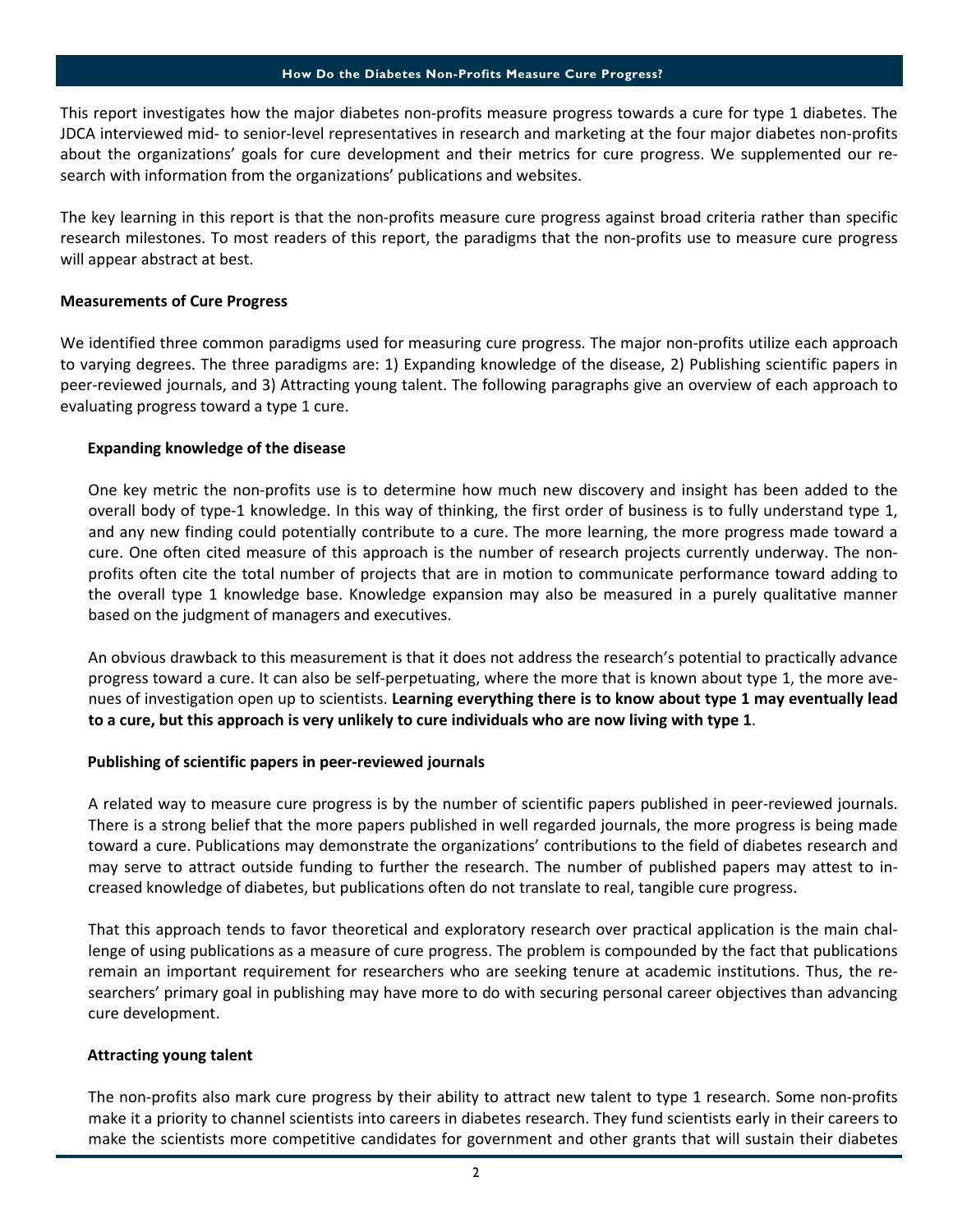research in the future. In this paradigm, the non-profits may measure progress according to the funding, publications, and prestigious appointments that researchers garner following their tenure with the non-profit. By supporting research careers that may span decades, the non-profits lay the groundwork for advancements in diabetes research far in the future, which is irrelevant to a cure in the near-term.

#### Implications

The current conventions used to measure cure progress are not focused on a clear end goal that is relevant to those now living with type 1. Cure research can go on expanding basic knowledge, producing publications, and launching scientific careers without making any material progress toward a cure for type 1 diabetes.

Without a cure definition and benchmarks to measure the path towards a cure, the meaning of the word "progress" gets lost. Quantifiable advancement toward a cure will require defining a cure outcome and setting goals for its delivery. Defining desired outcomes focuses efforts on expediently achieving the stated objective. Benchmarks facilitate an objective determination of cure progress by comparing research results against interim goals. Setting and communicating research goals creates greater transparency and establishes realistic donor expectations.

#### Summary and Conclusion

In conclusion, the measurements of cure progress commonly used by the non-profits do not directly relate to real, tangible progress that has the potential to impact the lives of established diabetics. The JDCA advocates defining a cure for type 1 diabetes as a Practical Cure, an outcome that would largely eliminate the worries and routines associated with managing type 1. (Please see Appendix A on page 4 for the JDCA's definition of a Practical Cure.) The JDCA suggests this definition of a Practical Cure as a guide for the non-profits' goals for cure progress and funding practices.

Current measurements of cure progress, which fail to address the goal of curing type 1 diabetes as quickly as possible, also fail to address the concerns of today's cure donors. In response, donors who stipulate that their contribution be directed to Practical Cure research would ensure that progress toward this end would be measured against defined outcomes and an established timeline. As a result, donors would gain increased transparency into cure development, and cure research would become more focused.